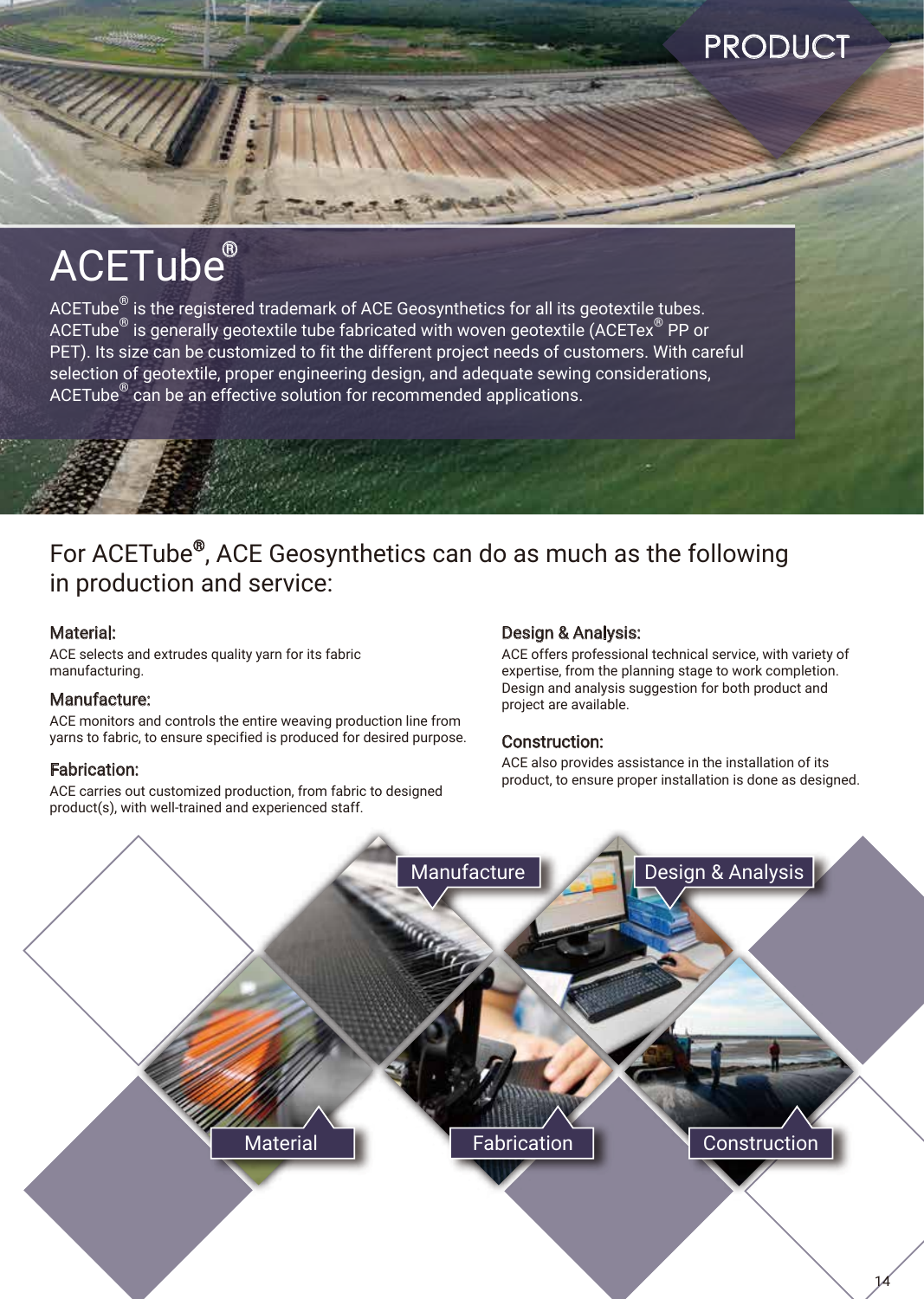# APPLICATION (Shore Protection)

Erosion and sedimentation are the two fundamental problems that coastal and river management is fighting with. However, natural disasters and the raise of man-made structures sometimes make the problems worst. The application of ACETube $^\circ$  is an easier way to prevent shoreline erosion, protect coastal infrastructure, and enable dredging of river channels to reduce the possibility of flooding.



ACETube® can be applied in the following constructions and engineering purposes:

### Shoreline Remediation

Submerged Breakwater Detached Breakwater Groin Dune Reinforcement

### Coastal Infrastructure Protection

Pipeline Protection Cofferdam Construction Reclamation Works

### River / Wetland Remediation

River channel Dredging Wetland Remediation River Bank Protection

### Harbor Dredging Channel Sediment Dredging

Harbor Basin Sludge Dredging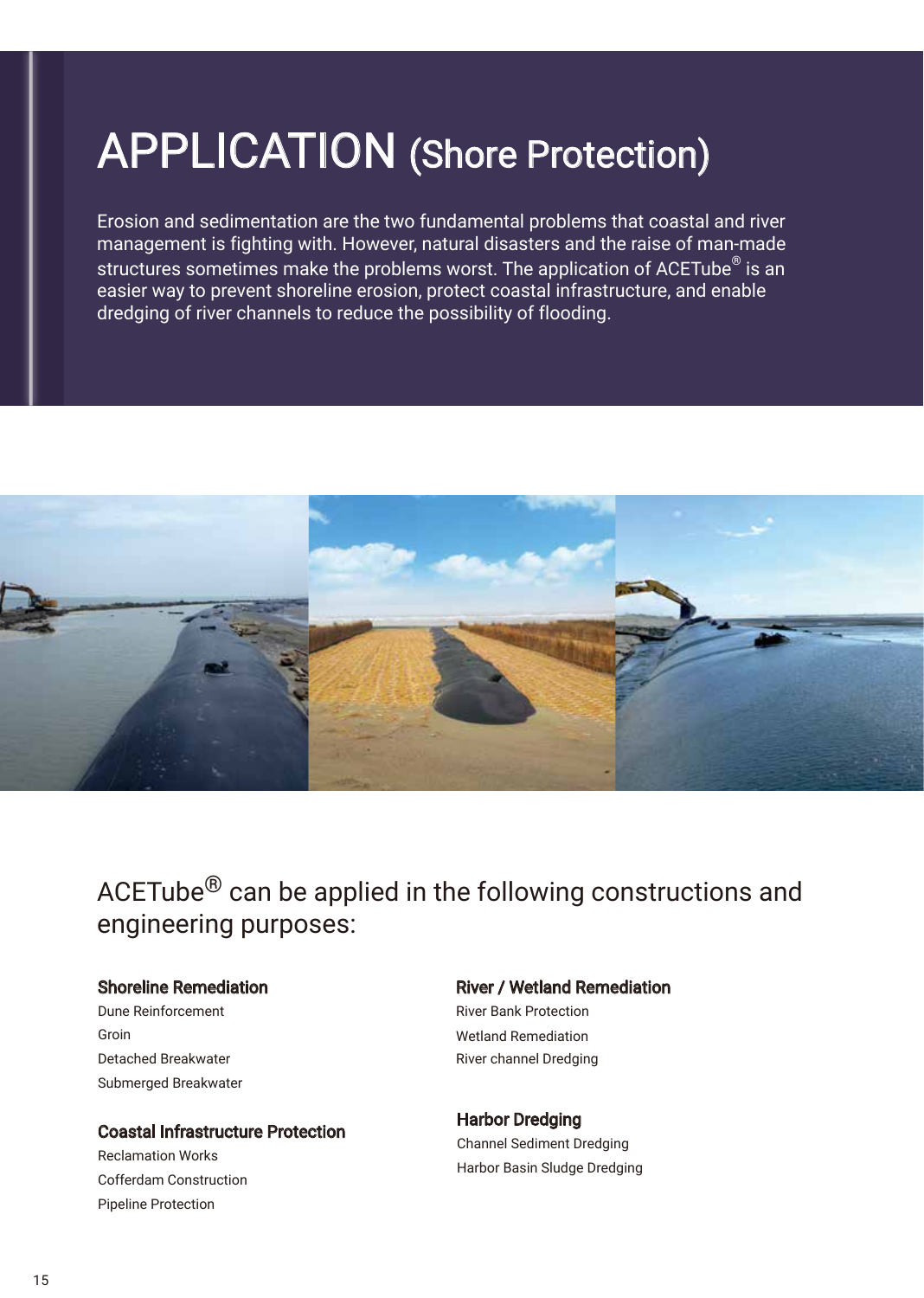# APPLICATION (Environmental Remediation)

Dredging and dewatering work are one of the main tasks in environmental remediation. However, these tasks can be challenging in both budget and operation. ACETube $^\circledast$  is to provide an effective way of dewatering treatment to waste/sludge/deposit from industrial, municipal, mining, agricultural, waterway areas and etc. It could reduce the cost and time in dewatering process, and improve the effectiveness of the dewatering treatment (compare with the drying bed method).



## ACETube® can provide dewatering treatment in the following areas:

### Industrial Sludge

To dewater industrial waste and sludge from factories (such as paper mill, sawmill, chemical related and etc.) for disposal.

#### Sewage Sludge

To substitute for random discharge and exposed waste lagoons, ACETube® provides one low impact treatment for the environment.

#### Agricultural Waste

To collect and treat the soil and waste from livestock and farming.

#### Mining Waste

To filter ash, tailings, and other solid materials from the mining water.

#### Sediments in Water

To dredge sediments in river, reservoir, lagoon, lake, and pond and keep these systems in proper function.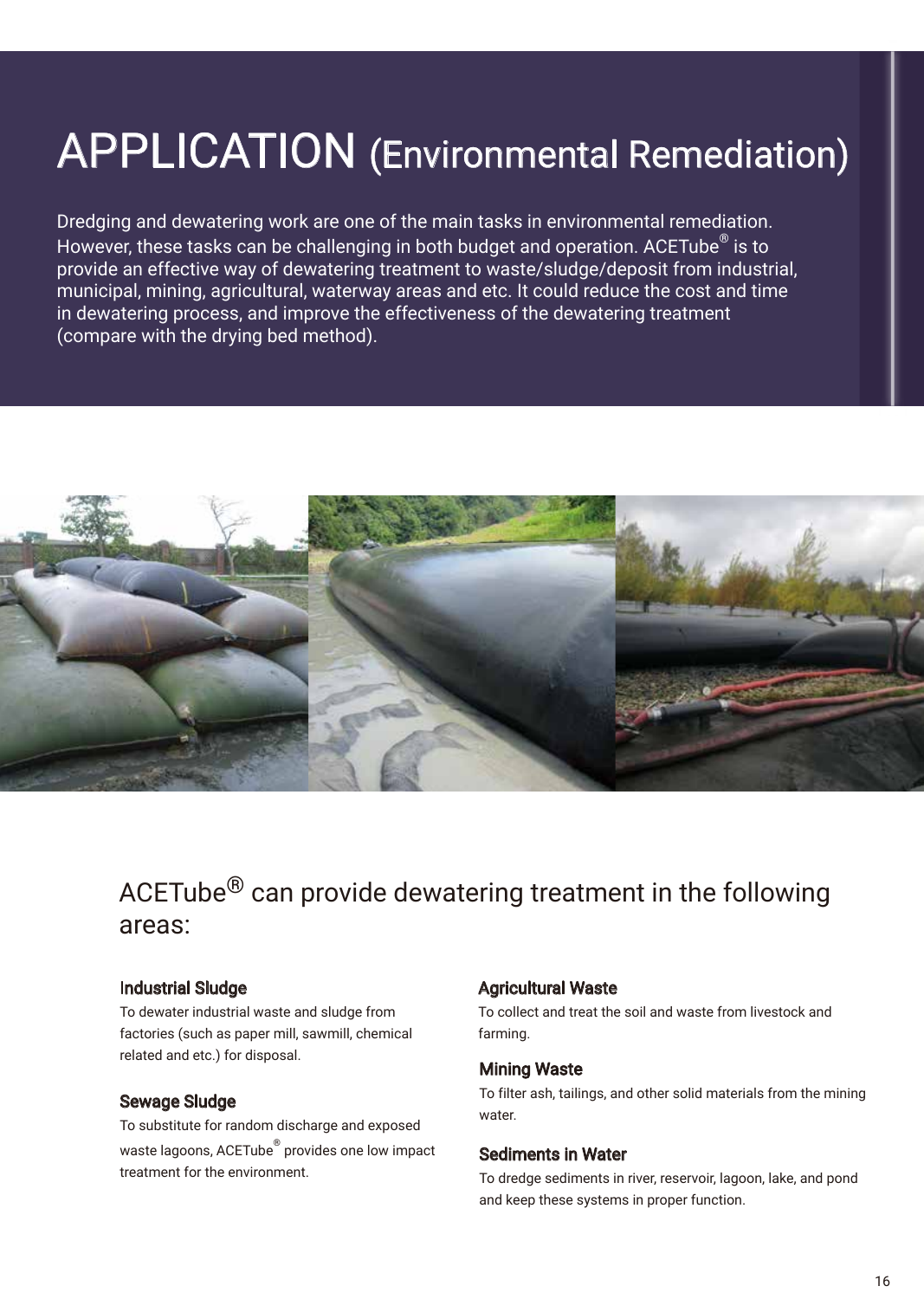## Real Case



ACETube® is applied in fish port building project as the breakwater structure. The breakwater constructed is about 671 meters. In-situ sand is filled into ACETube $\degree$  to form the perimeter barrier structure of the breakwater. Sand is filled and compacted layer-by-layer inside the enclosure of the perimeter barrier structure as the core of the breakwater. Cost-effectiveness and short construction period are achieved with this innovative application of ACETube® .

# WHY ACETube®

### Key Features:

- High grade fabric with satisfactory strength
- Excellent resistance to UV, alkaline, and acid
- Outstanding permeability
- Customized design available

### Key Benefits:

- Cost-efficient
- High efficiency of construction
- Environmentally-friendly with less carbon emission and odor

### Real Case

<code>ACETube $\mathring{\,}$ system</code> is used in municipal sludge treatment for dewatering and disposal purposes. Sludge with polymeric additive is pumped into ACETube® firstly; the size of ACETube® is 21 meters in circumference and 30 meters in length. The dewatering and sedimentation process automatically start with gravity. Sludge is consolidated to solid in ACETube® and is ready for disposal. More than 600,000 cubic meters of sludge are dewatered in this case. This process is relatively cost-effective for a dewatering treatment.